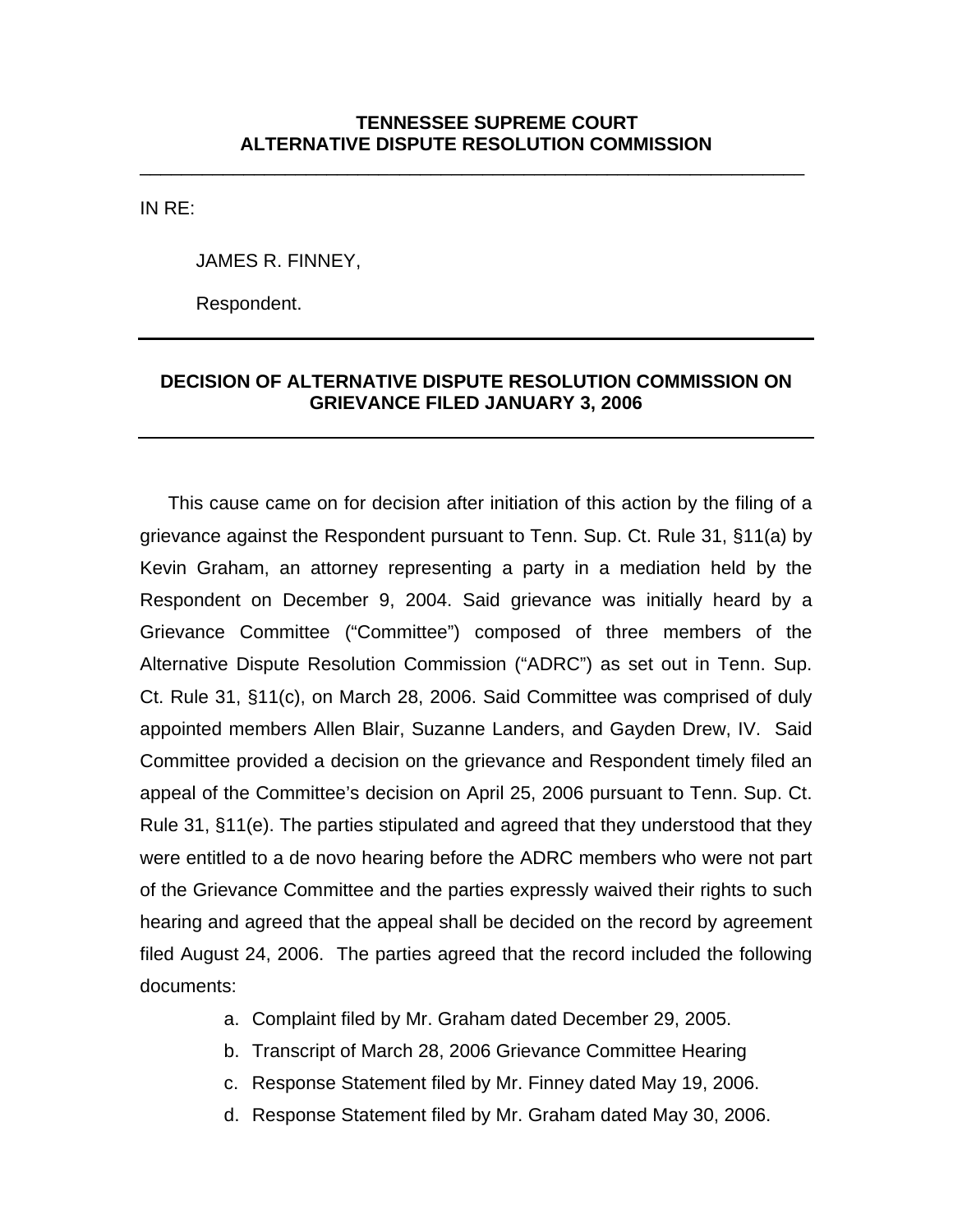e. Any additional briefs and/or affidavits in this matter filed on or before September 15, 2006. Grievant's attorney, Gregory D. Cotton filed a Brief in Support of Respondent's Response to Grievance on September 14, 2006.

Commission members ("Commission") reviewed the record as stated above and held a conference call on October 24, 2006. Present during this call were Commission Chairperson Hayden D. Lait, and Commission members Ben H. Cantrell, Stephen E. Cox, J. Wallace Harvill, Glenna M. Ramer, D. Bruce Shine and Howard H. Vogel. Also present was Mary Rose Zingale, Programs Manager for the Administrative Office of the Courts as staff person for the Commission.

The Commission, after full review, discussion and upon the record as a whole, hereby finds as follows:

1. The mediation giving rise to this grievance was a court-ordered mediation and is encompassed by Tenn. Sup. Ct. Rule 31.

2. Respondent sent a letter dated December 15, 2004 concerning the mediation at issue to the Honorable Lee Moore, Judge of the Circuit Court for the Twenty-Ninth Judicial District at Dyersburg. The letter included the following language: "*I experienced some problems in this mediation which I feel the court should be aware of… It is my opinion that the … cooperated and acted in good faith. Their settlement offer in light of the evidence presented to me was reasonable. Lastly, I found that the … did not mediate in good faith*." In addition, the letter stated "*I told Mr. Graham that he came adamant and so he agreed*"

3. Providing this letter to the judge with the language as described constitutes a violation of Tenn. Sup. Ct. Rule 31(5)(a). This section of the Rule specifically provides that a final report of a mediator to the court shall include only the following: "(i) whether both parties appeared and participated in the Rule 31 ADR Proceeding; (ii) whether the case was completely or partially settled; and *(iii)* whether the Rule Neutral or Rule 31 Neutrals request that the costs of the neutral services be charged as court costs." The Rule does not permit the mediator to provide any further information to the court.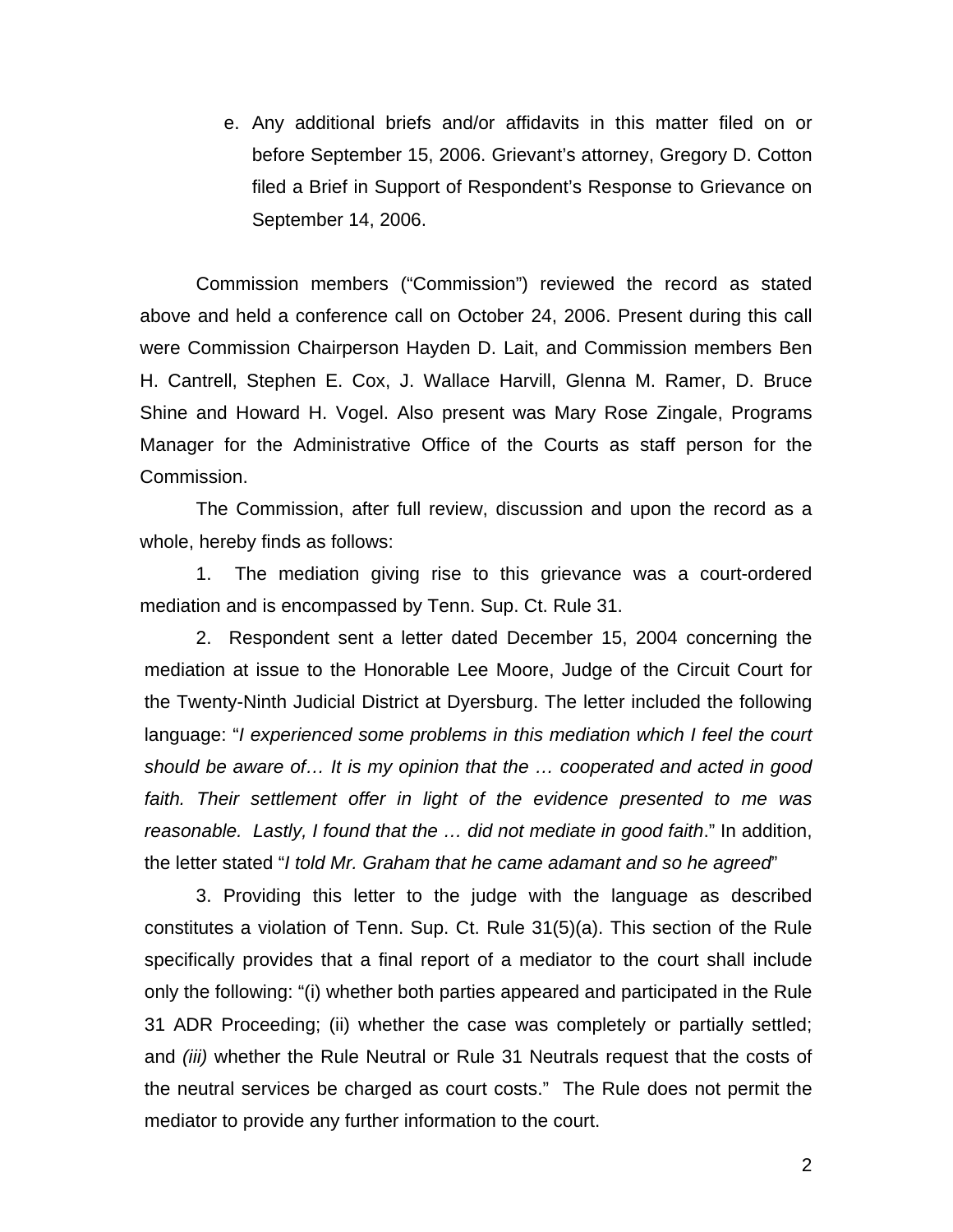4. Said letter and statements made within said letter also violate Tenn. Sup. Ct. Rule 31(10)(d). This section of the Rule specifically provides that a Rule 31 Neutral shall "*Preserve and maintain the confidentiality of all information obtained during Rule 31 ADR Proceedings and shall not divulge information obtained by them during the course of Rule 31 ADR Proceedings without the consent of the parties, except as otherwise may be required by law*." The Rule does not permit the mediator to express his/her thoughts to the court or anyone else, as to whether parties have mediated in good or bad faith or allow the mediator to tell anyone what was said in the mediation.

5. Respondent acknowledged in paragraph 15 of his "Brief In Support of Repondent's Response to Grievance Filed by Kevin R Graham, Esq.", that Respondent drafted a letter to the court and "requested" the attorney for the defendant to prepare it for his signature. Section 6 of the Standards of Professional Conduct for Rule 31 Neutrals states that "A Neutral shall be impartial. Impartiality means freedom from favoritism or bias in word, action, and appearance." Having one party to the mediation prepare a letter to the court concerning the mediation and actions of the other party in the mediation clearly suggests an appearance of bias.

6. The Respondent's actions in this matter are unacceptable violations of Tenn. Sup. Ct. Rule 31.

7. That pursuant to Tenn. Sup. Ct. Rule 31(11)(d), the Respondent should be suspended as a Tennessee Supreme Court Rule 31 listed mediator for sixty (60) days commencing December 1, 2006. Respondent shall not be reinstated as a Rule 31 listed mediator until he has completed a Tennessee Continuing Legal Education Commission approved one (1) hour course on mediation ethics. Once the suspension time has ended and Respondent has completed and provided proof of attendance at the required mediation ethics course to the Programs Manager of the Administrative Office of the Courts, Respondent can otherwise request renewal of his Rule 31 mediator listing.

**IT IS, THEREFORE,** the unanimous decision of the Commission that James R. Finney's Rule 31 mediator listing is hereby suspended for a term of sixty (60) days commencing on December 1, 2006. In addition, James R.

3